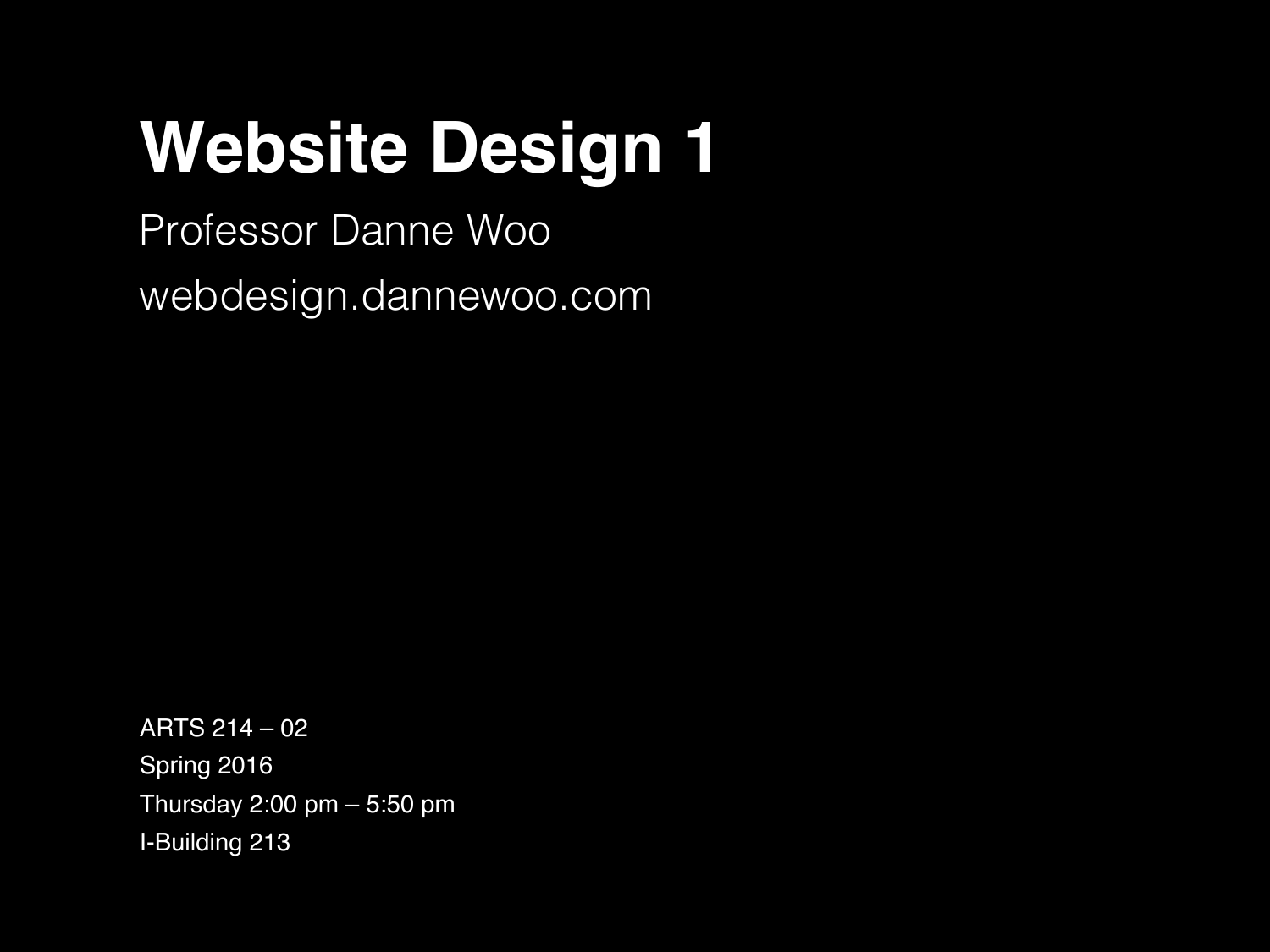# **What is JavaScript?**

- Object-Orientated Programming Language
- Can manipulate DOM elements
- Works on all modern browsers and devices
- Not related to Java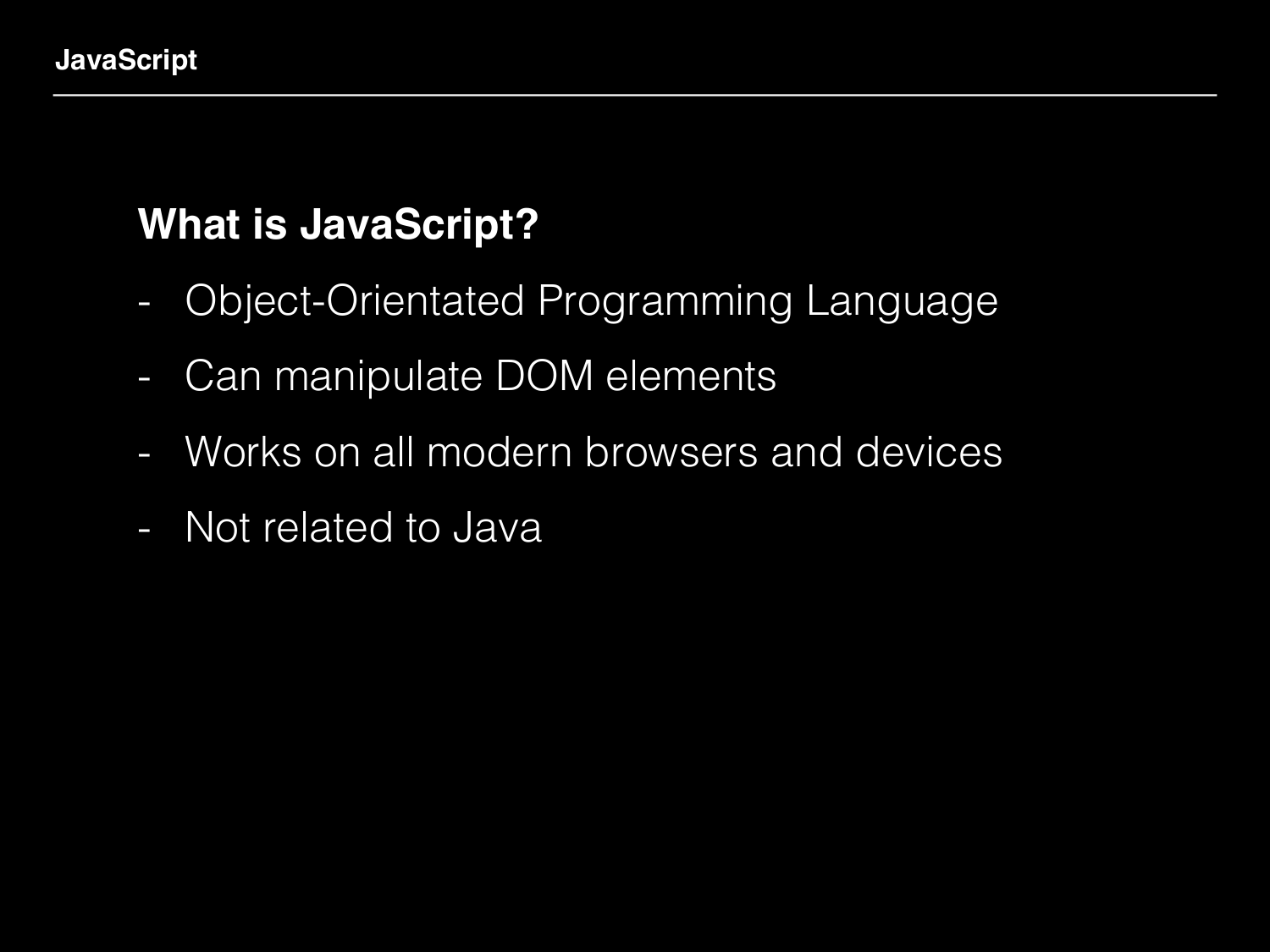## **What are the possibilities?**

- Add interactivity to HTML code
- Can react to events (i.e. onLoad, onClick)
- Browser detection
- Complex algorithms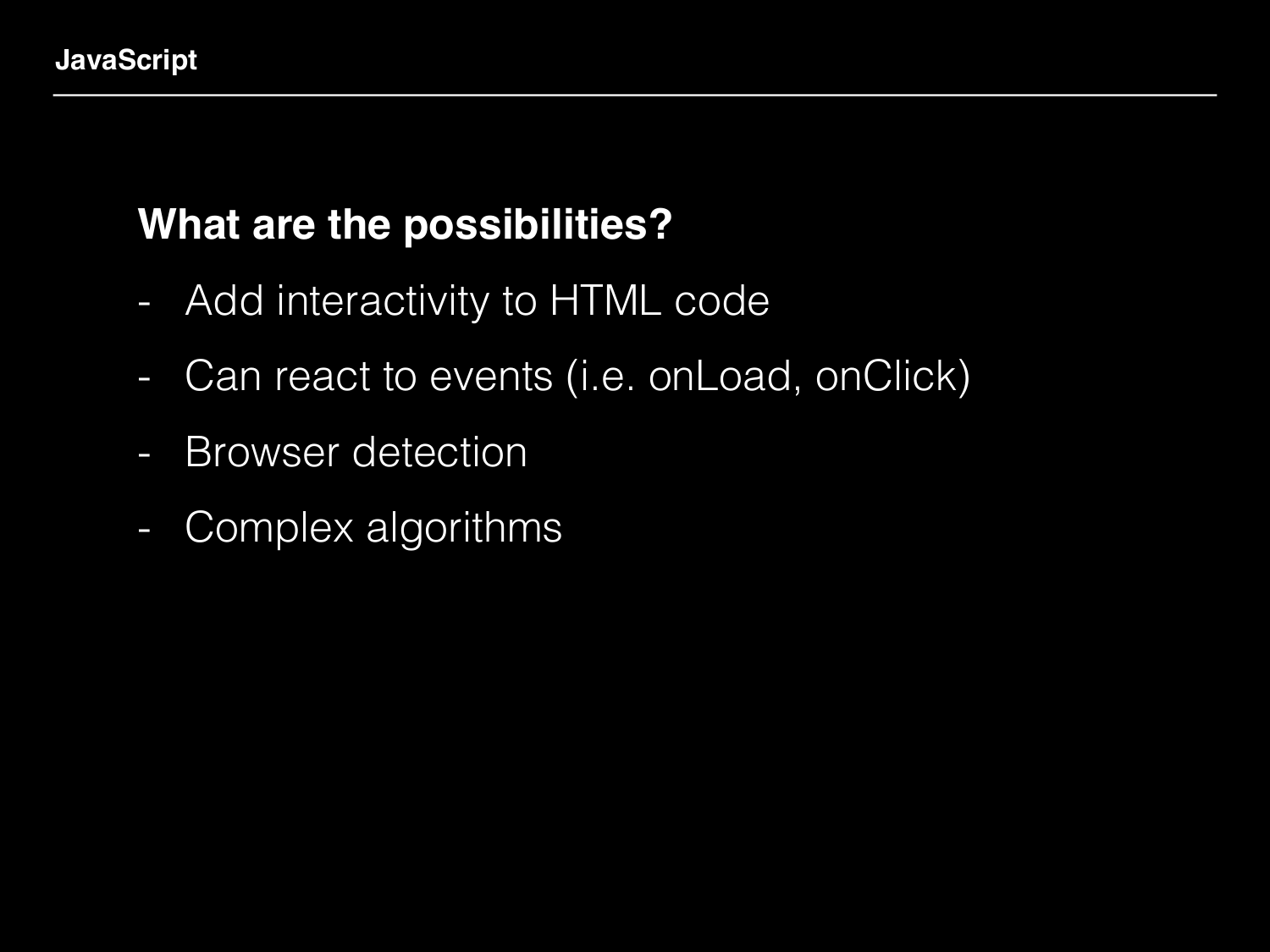### **What we will cover**

- Types
- Operators
- Conditional Code
- Loops
- Arrays
- Objects
- Functions
- Scope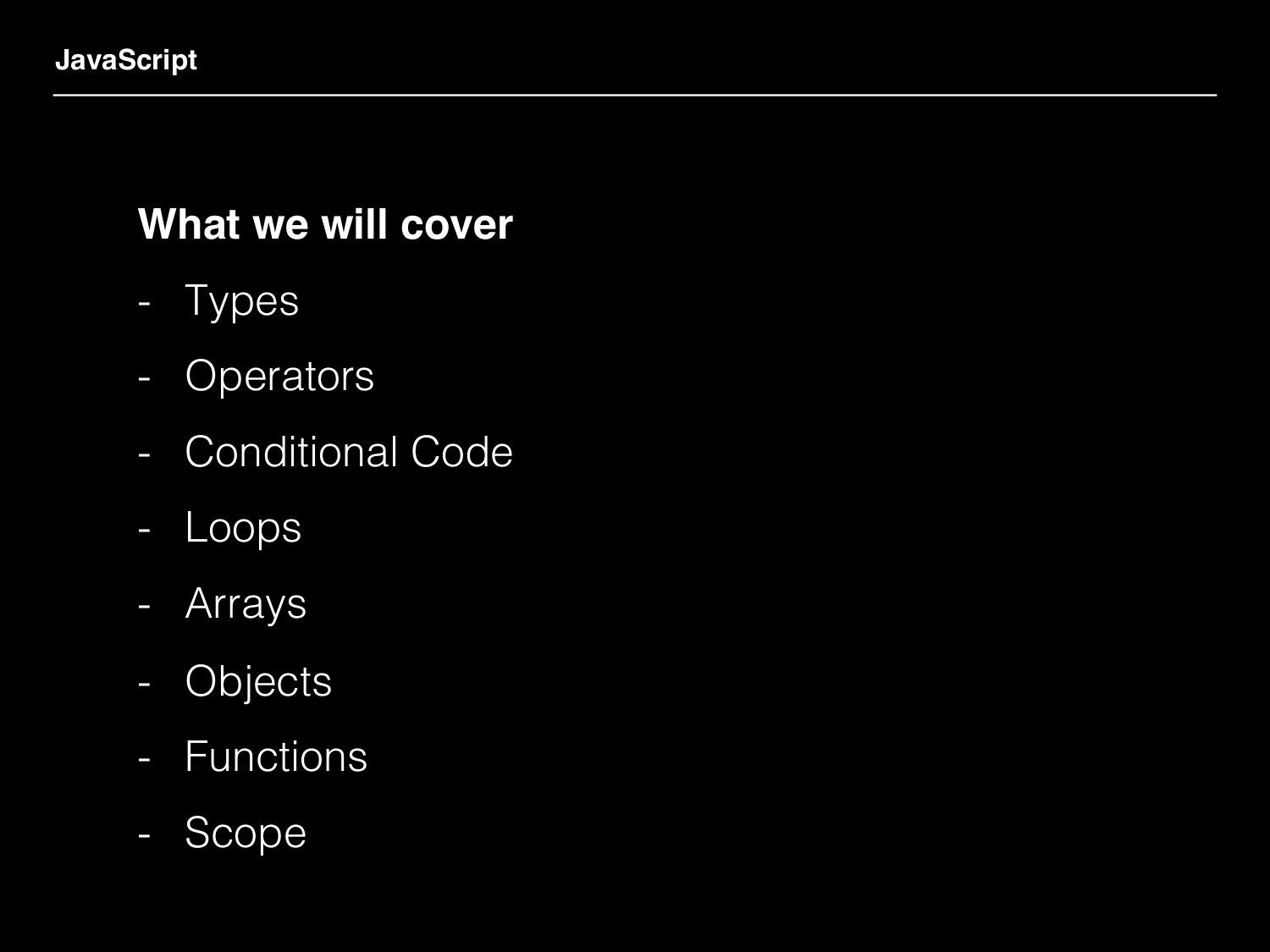### **Simple Line of JS**

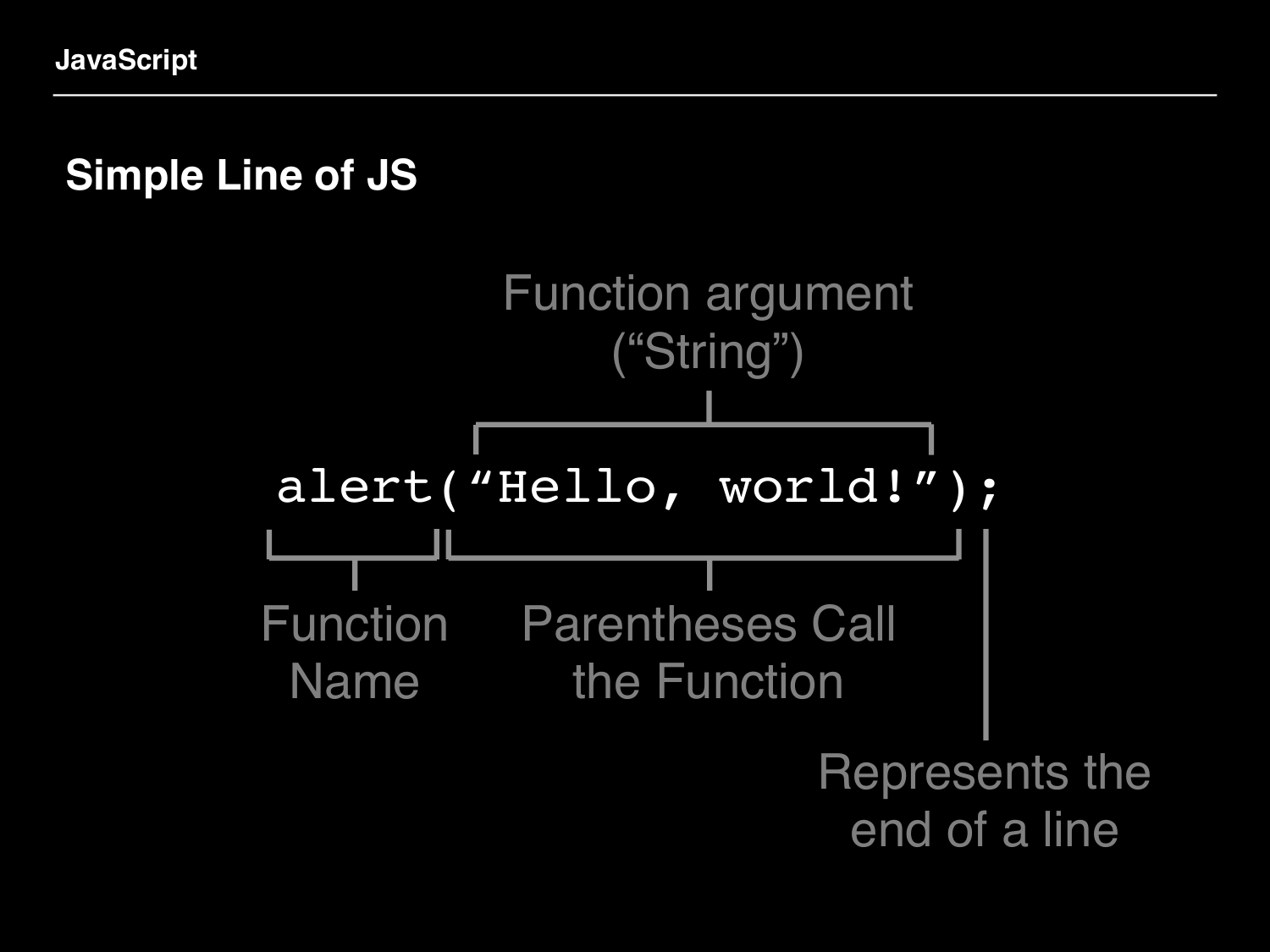**JavaScript**

#### **External JS**

```
HTML & JS
```

```
<html> <head>
  <title>Using External JS</title>
   <script src="/path/to/example.js">
   </script>
  </head>
 <body>
  </body>
</html>
```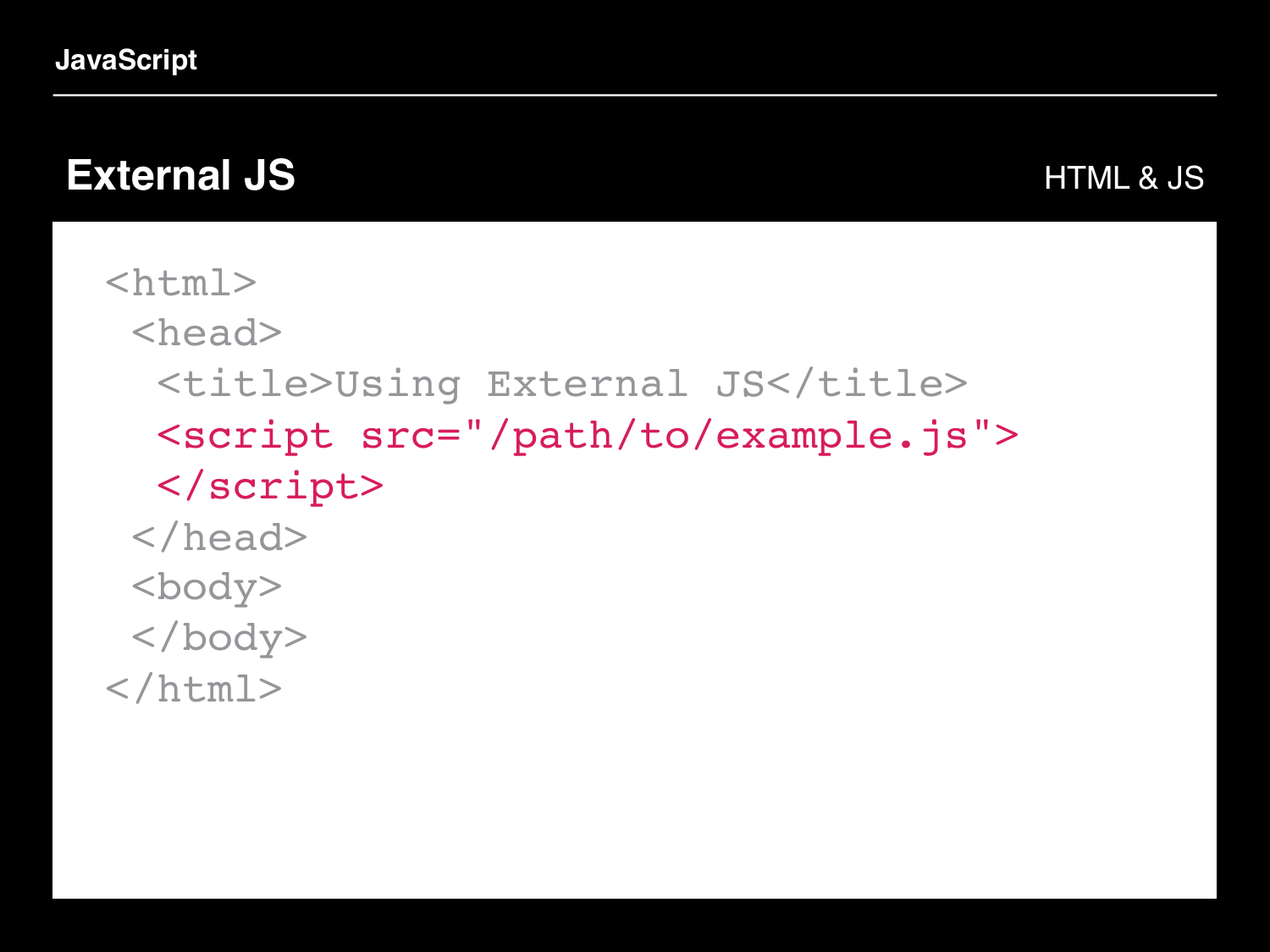**JavaScript**

# **Internal JS**

#### HTML & JS

```
<html> <head>
  <title>Using Internal JS</title>
   <script> 
   alert( "Hello World!" ); 
   </script>
  </head>
  <body>
  </body>
</html>
```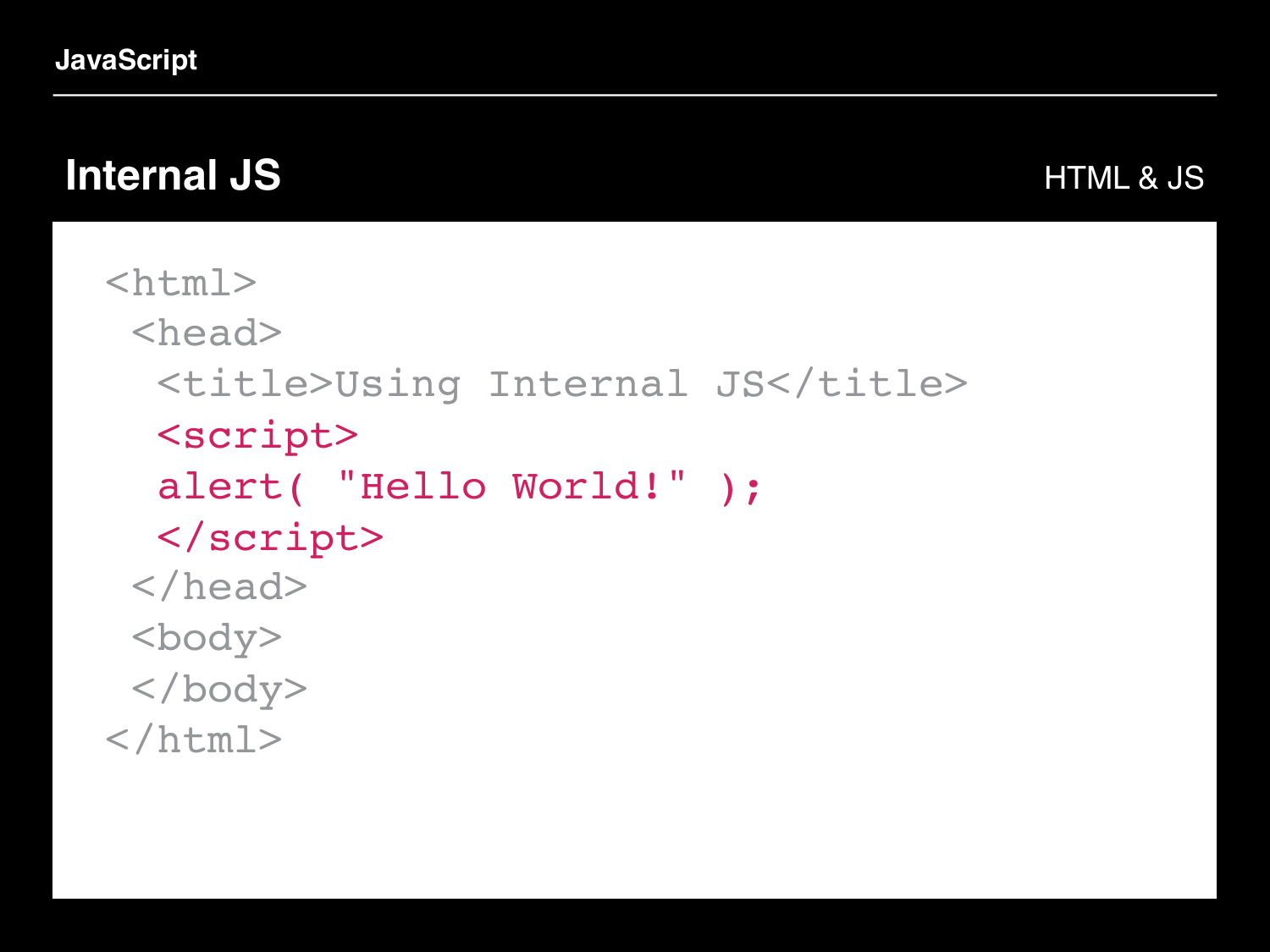# **Inline JS**

```
<html>
  <head>
  <title>Using Inline JS</title>
  </head>
  <body>
   <button onClick="alert('Hello');">
  Click me</button>
 <a href=
"javascript:alert('Hello');">
   Click me too</a>
  </body>
</html>
```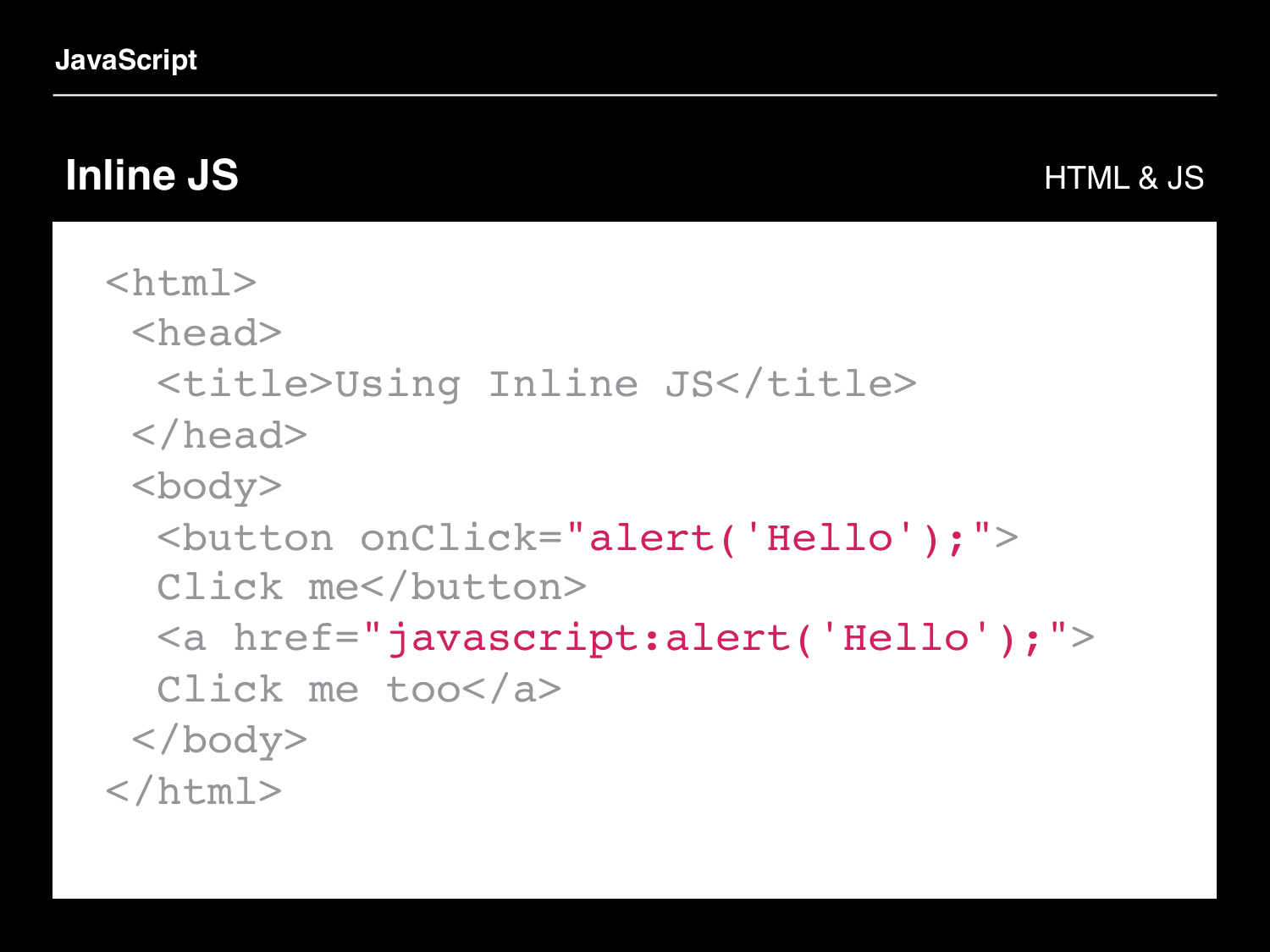#### **Writing code in the Console**

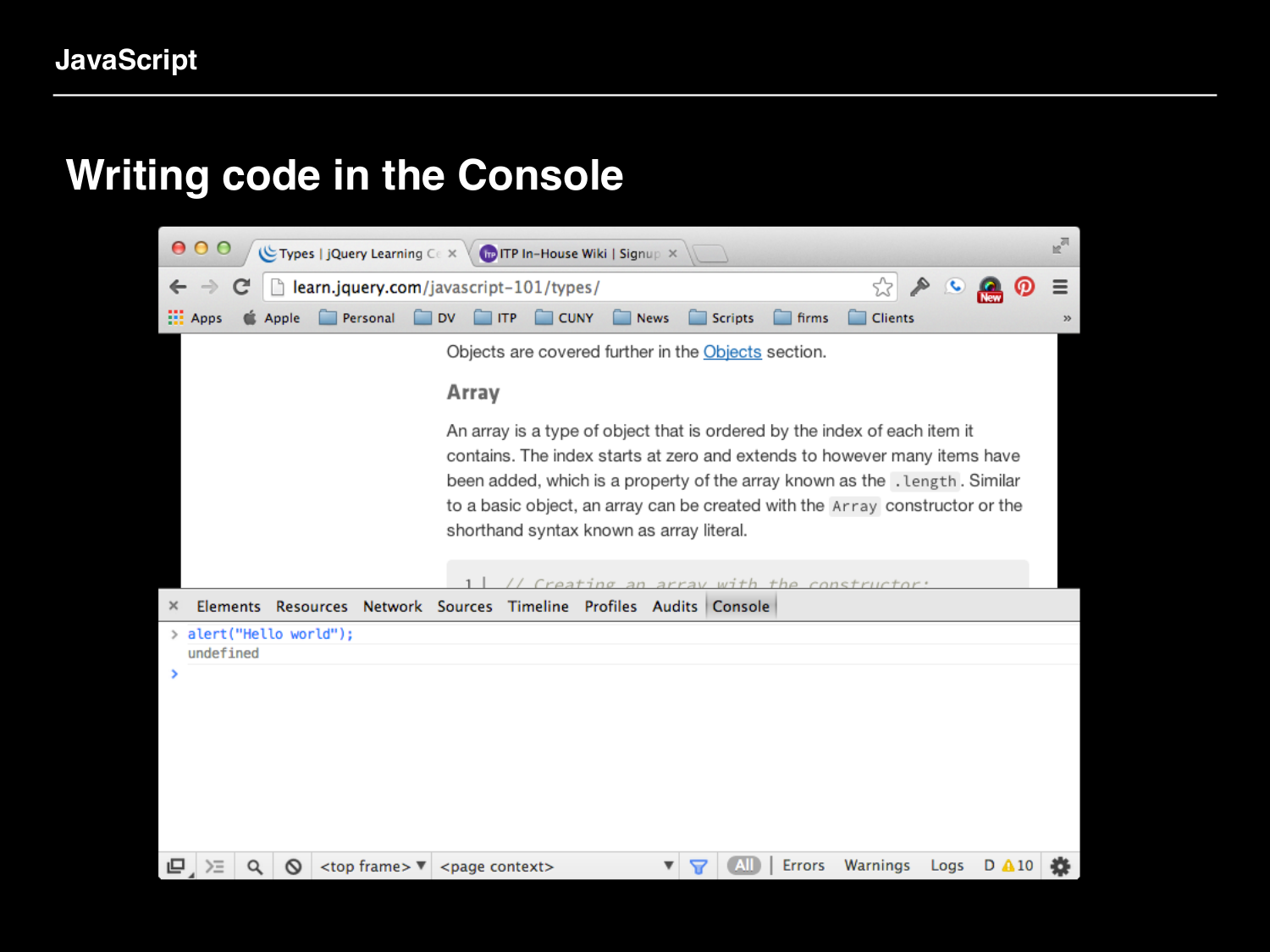# **Syntax Basics**

- Comments // or /\* … \*/
- Whitespace is also ignored
- Reserved words (i.e. true, false, if, else, for)
- Can create variables
	- var someNumber = 4;
	- var someString = "abc";
	- var some Function = function()  $\{...\}$ ;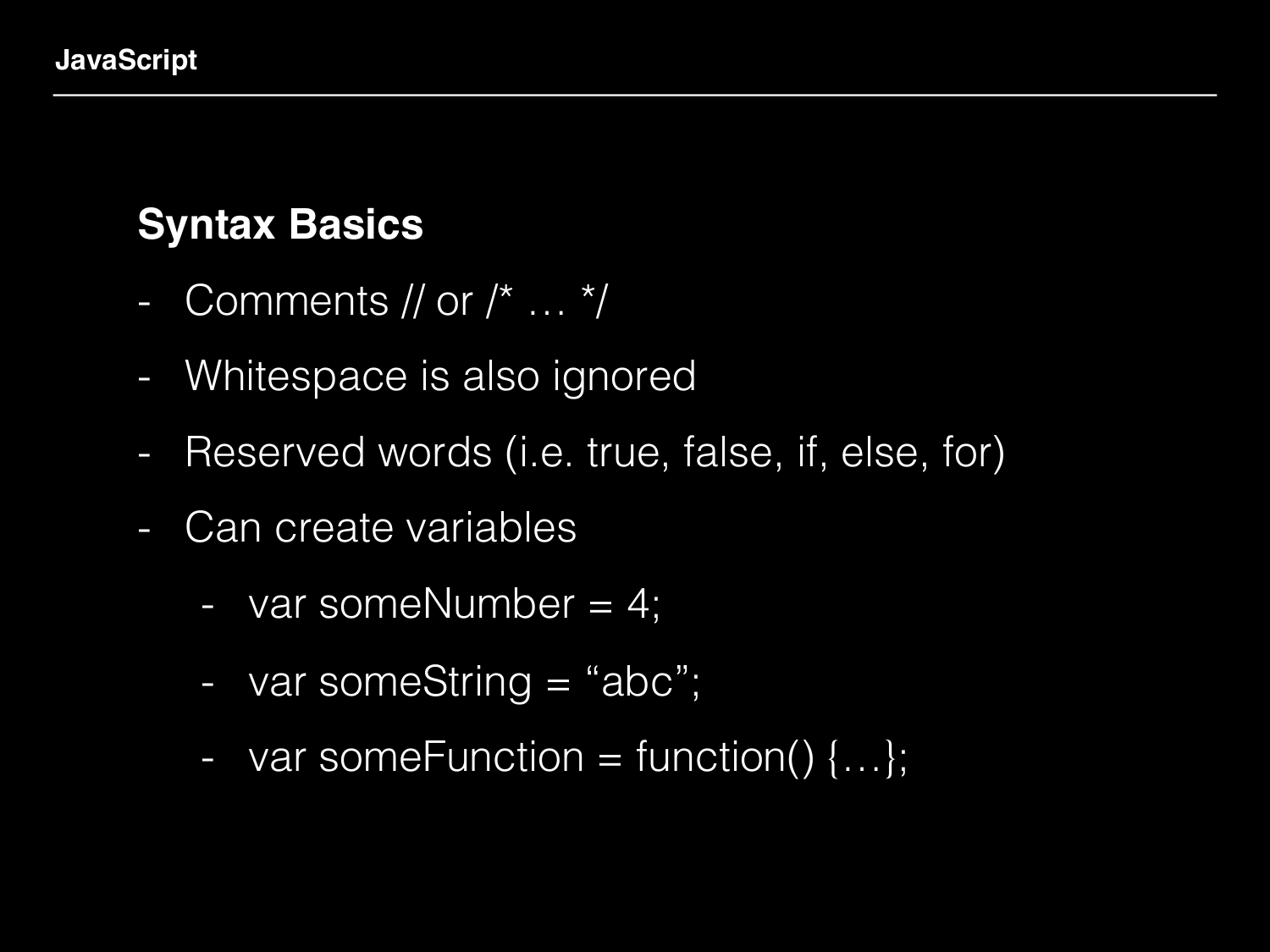# **Primitive Types**

- Strings (i.e. "Hello World!")
- Numbers (i.e. 1.618 or 10)
- Booleans (true or false)
- null (the absence of a value)
- undefined (no value assigned)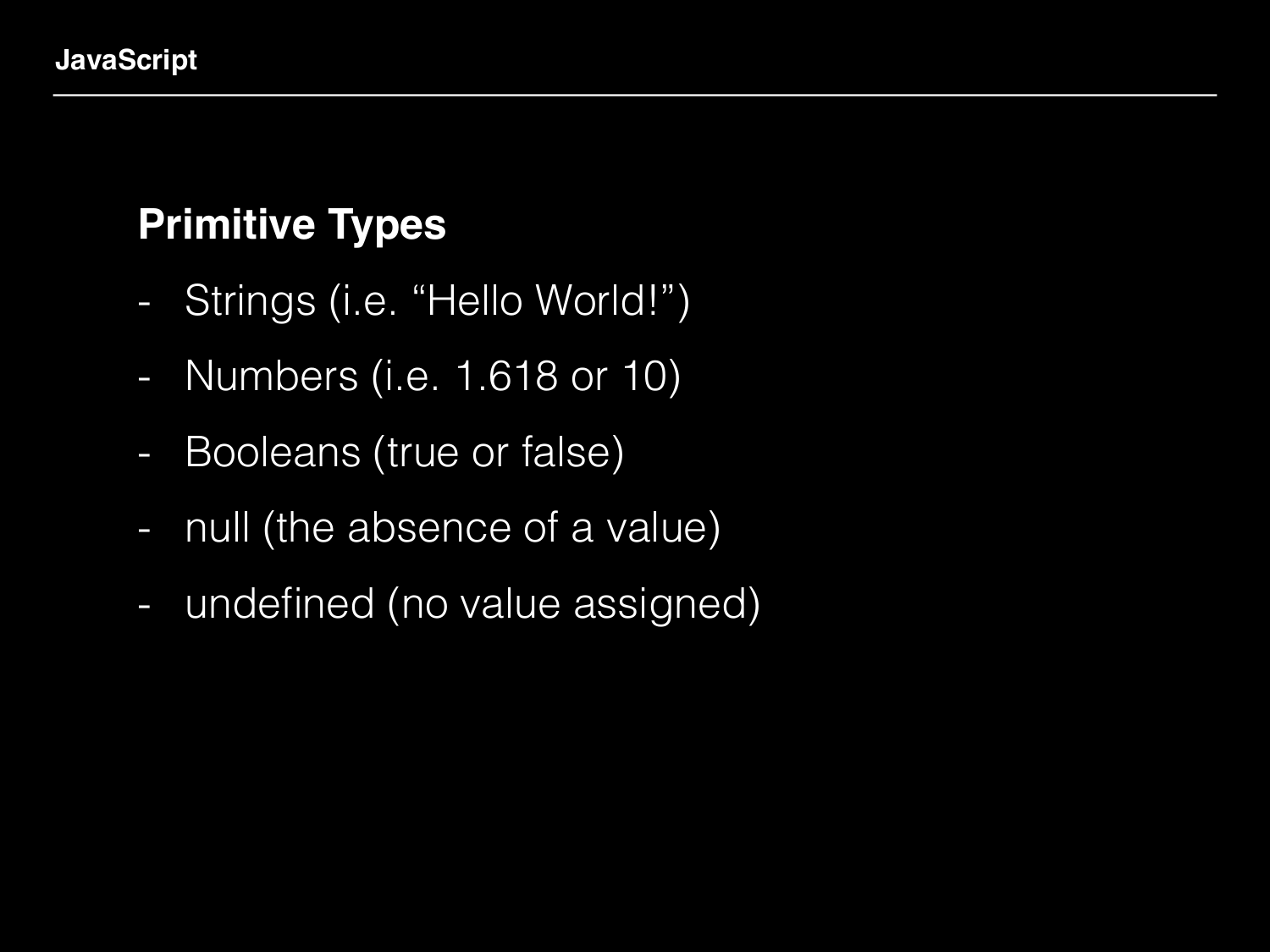# **Object Types**

- Object
- Array
- Functions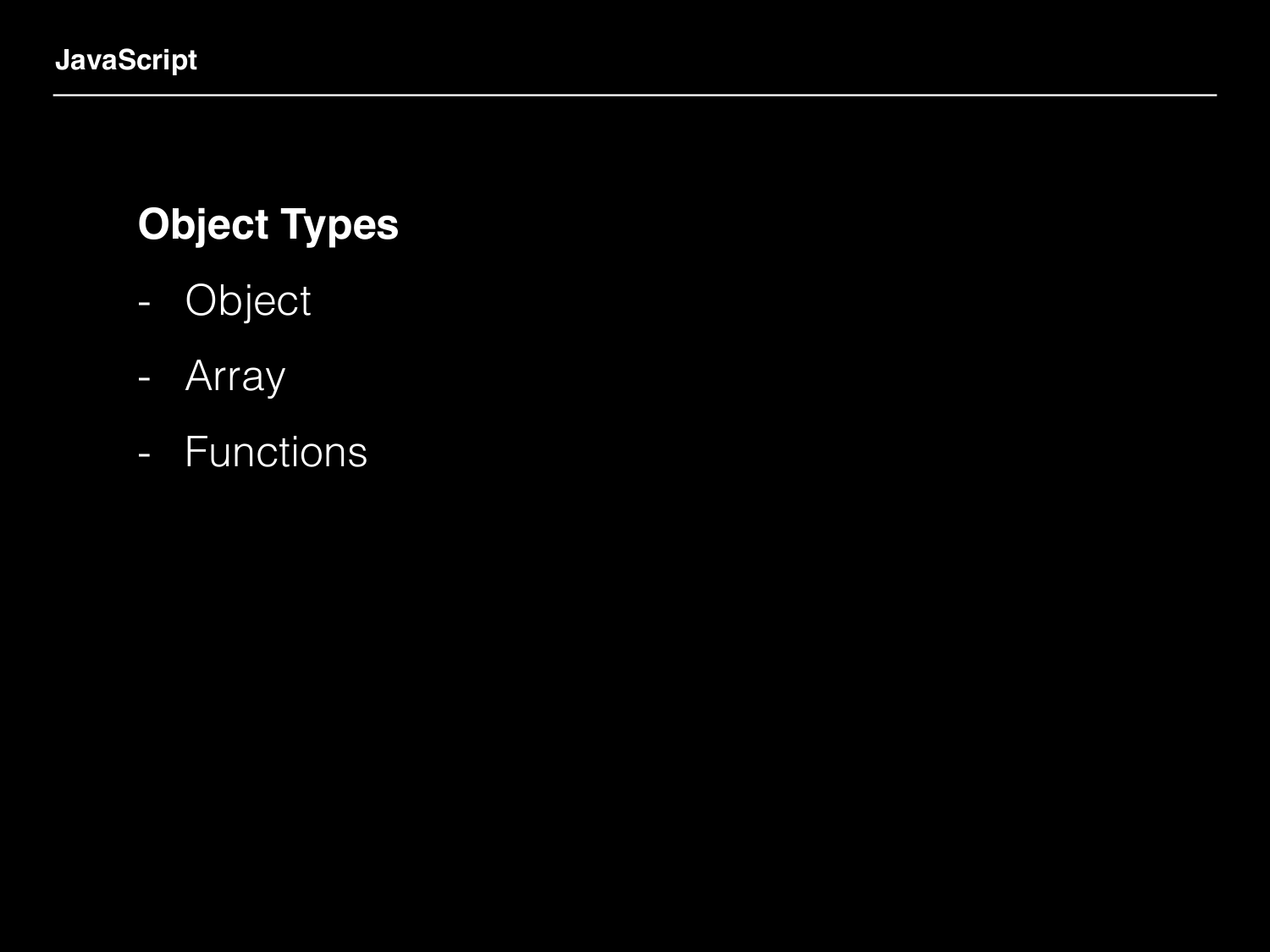#### **Basic Operators**

```
var foo = "Hello";
var bar = "world";
console.log(foo + " " + bar); 
// Hello world
```

```
2 * 3 // 62 / 3 // 0.666666666
```

```
var i = 1;
console.log(i++); // 1
console.log( i ); // 2
```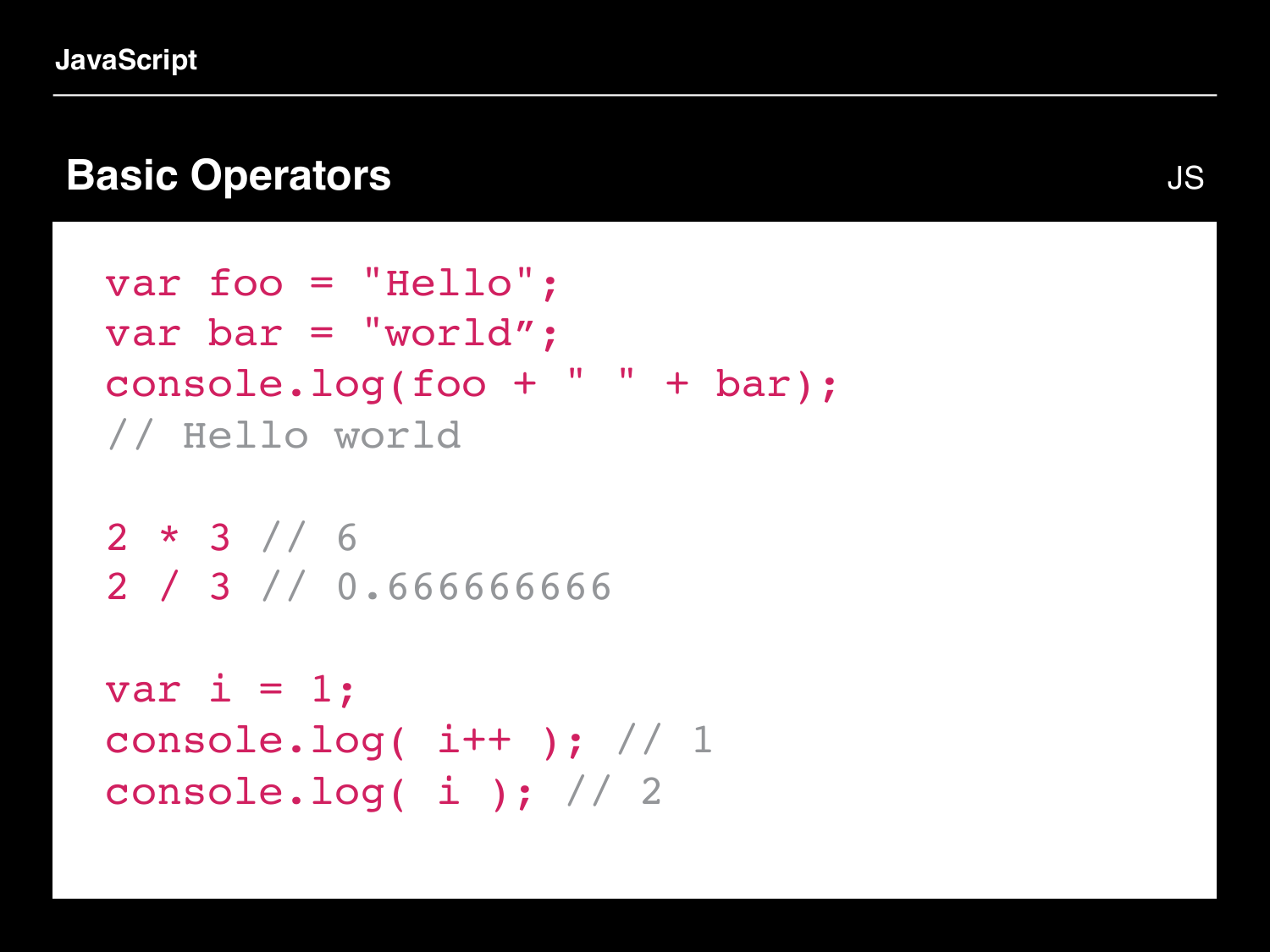#### **Comparison Operators**

var foo = 1, bar = 0, baz =  $'1'$ ;

 $foo == bar; // does equal-false$ foo != bar; // doesn't equal-true

```
foo > bar; // greater than-true
foo < bar; // less than-false
foo <= bar; // less than or equal to-true
```
foo ==  $\texttt{baz}$ ; // does equal-true foo  $==$  baz; // absolutely equals-false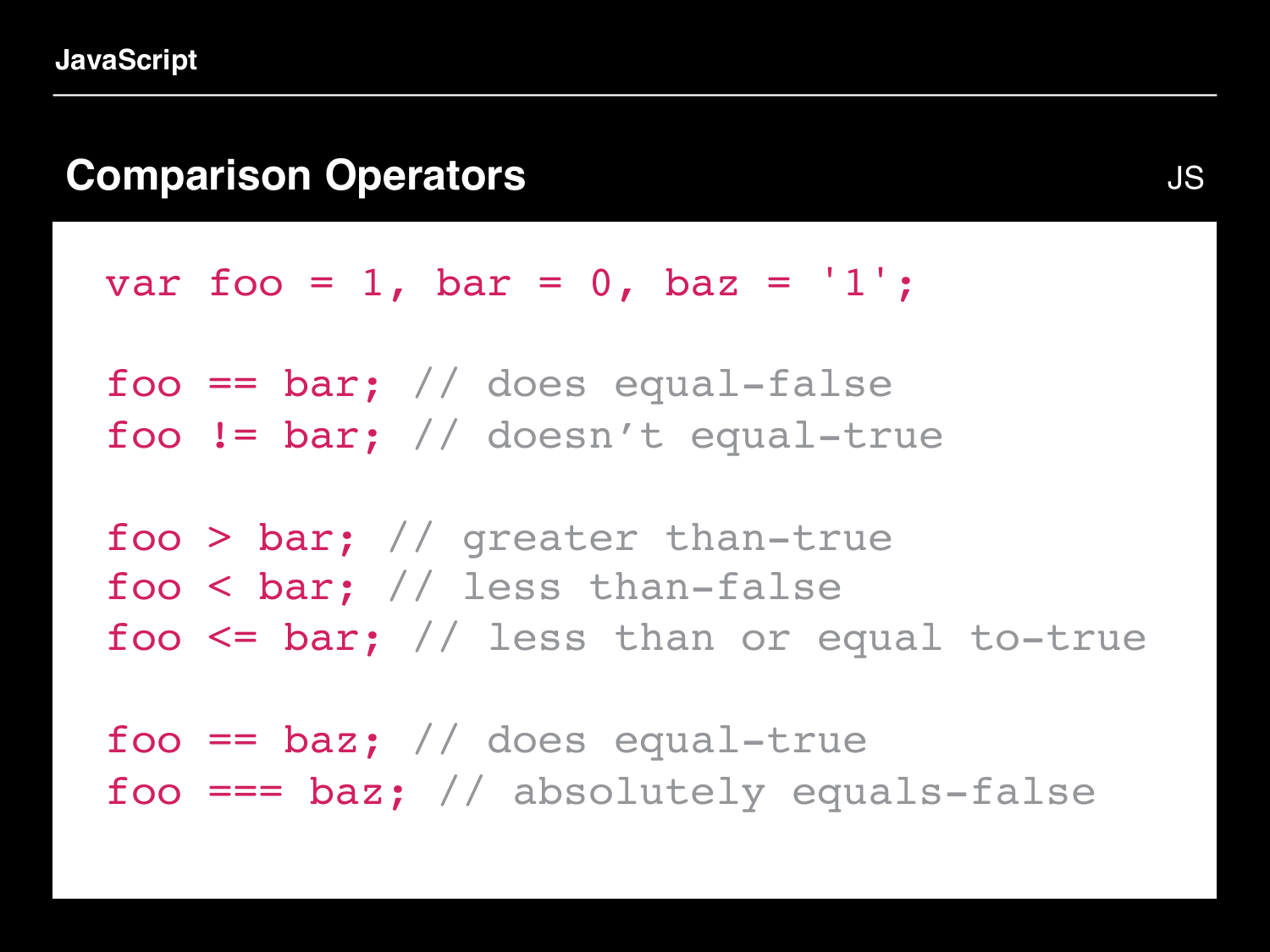# **Conditional Code**

```
\frac{1}{2} AND ( \&\& ) OR ( | | )
var foo = 10;
var bar = 15;
```

```
if (foo == 10 && bar >= 20) {
  alert("First"); // Will never run
} else if (foo == 10 && bar <= 20) {
  alert("Second"); // Will run
}
```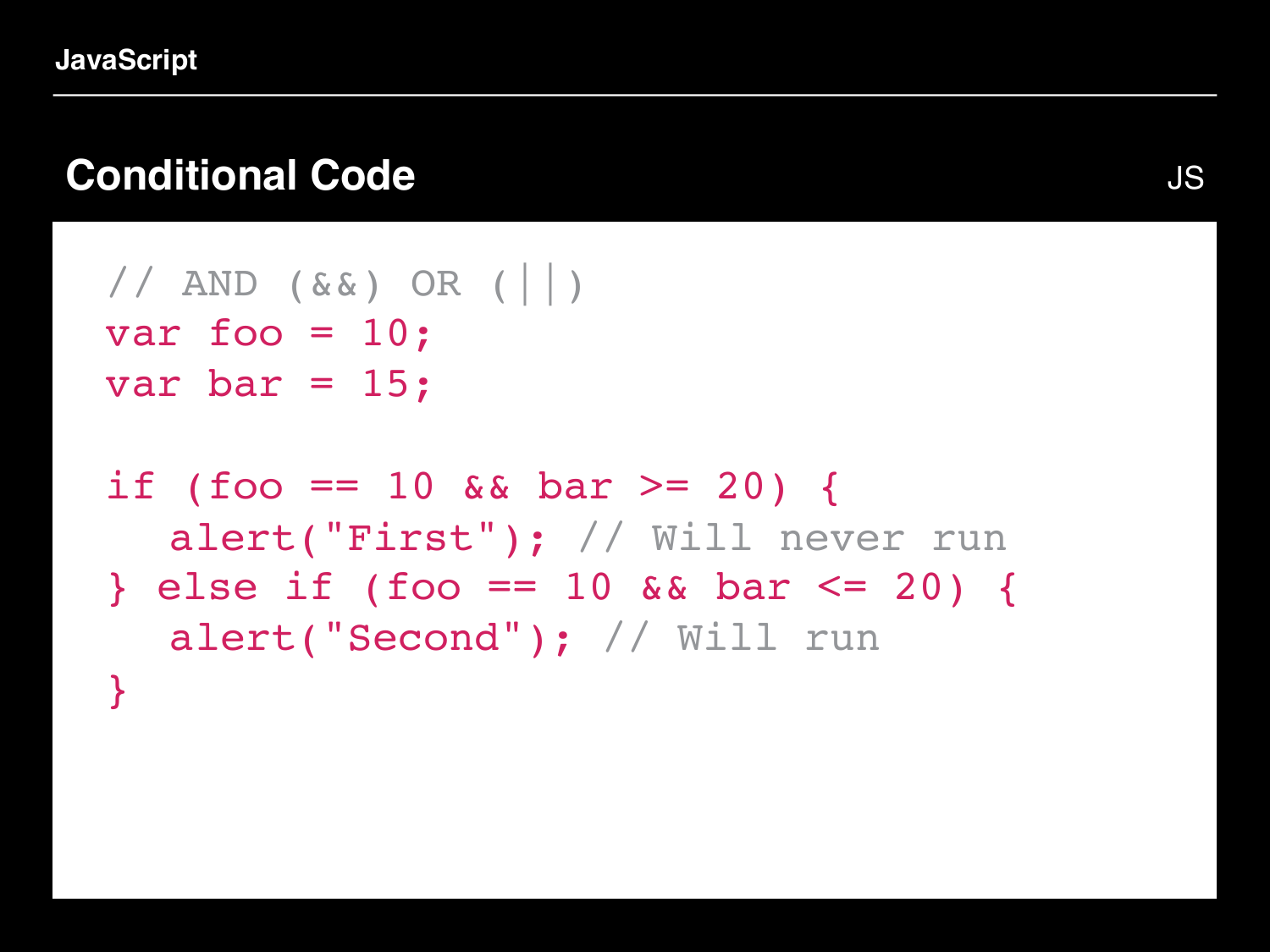#### **Loops**

```
for (var i = 0; i < 5; i++) {
  // Logs "try 0", "try 1", … "try 4"
  console.log("try " + i);
}
```

```
var i = 0;
while (i < 100) {
  // Will execute 100 times
  console.log("Currently at " + i);
  i++; // Increases by 1 every time
}
```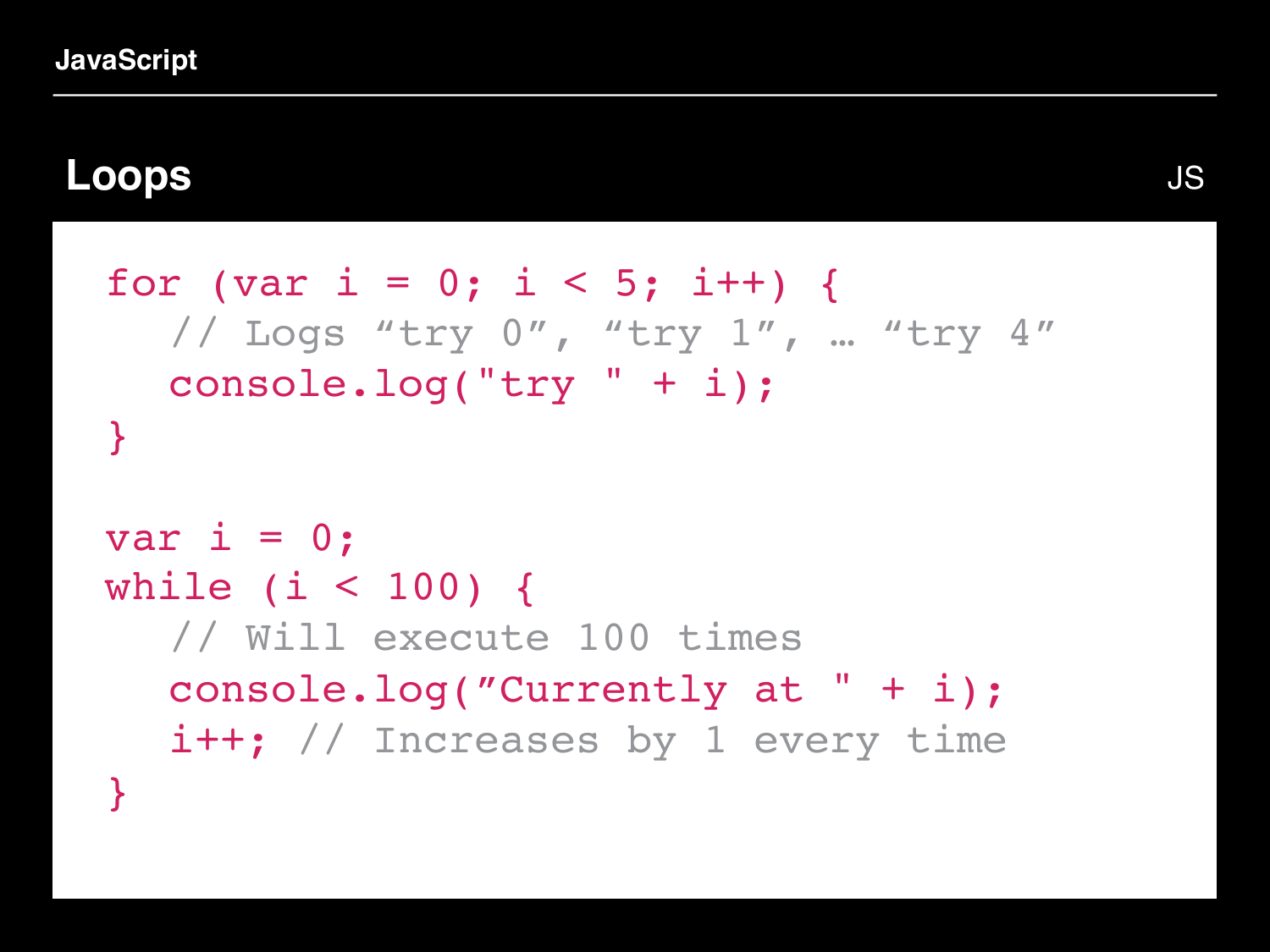#### **Object using a Constructor**

var person1 = new Object;

person1.firstName = "John"; person1.lastName = "Doe";

alert( person1.firstName + " " + person1.lastName ); // John Doe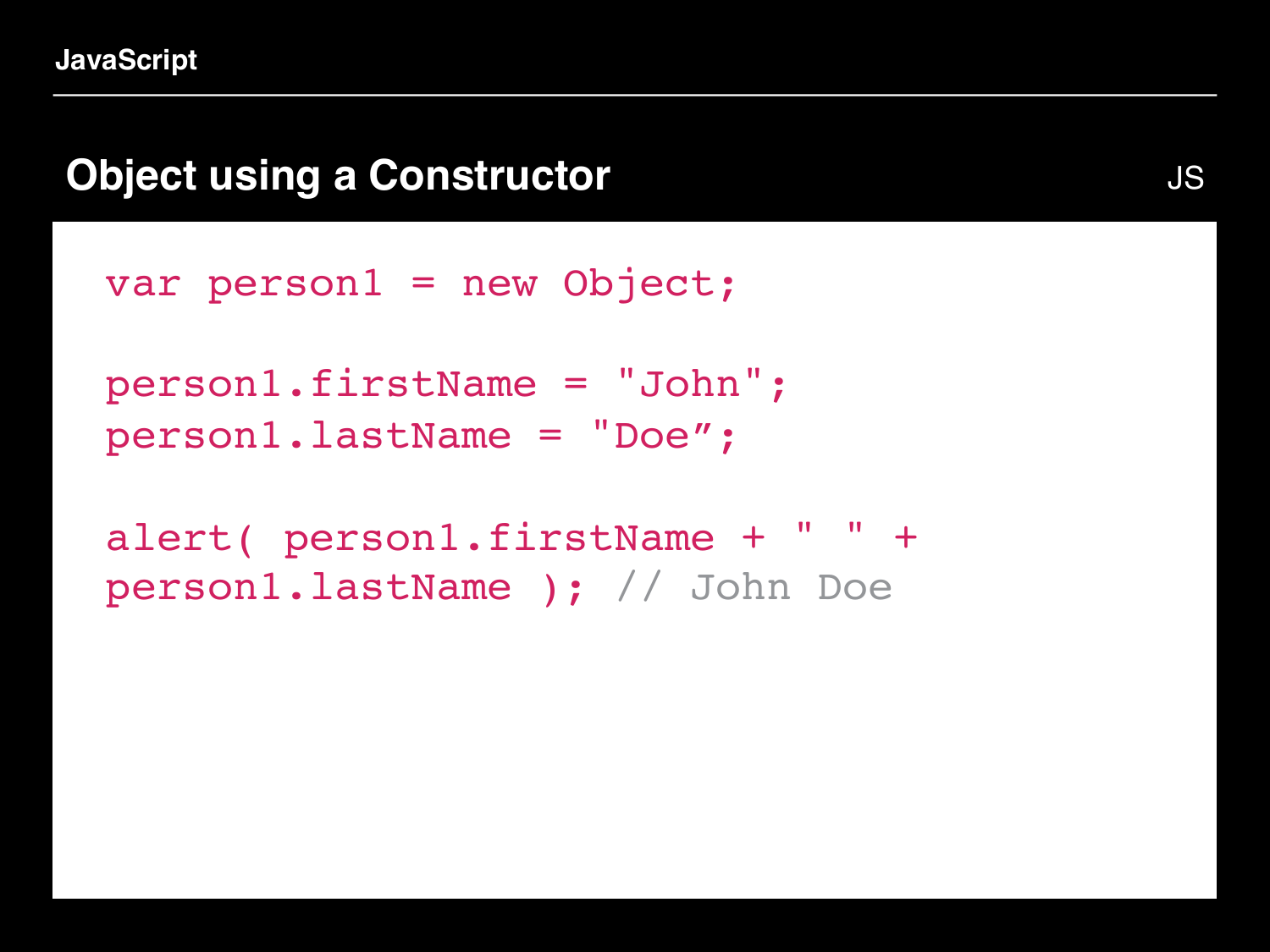# **Object using Object Literal Syntax**

```
var person1 = \{firstName: "Jane", 
  lastName: "Doe" 
};
```
alert( person1.firstName + " " + person1.lastName ); // John Doe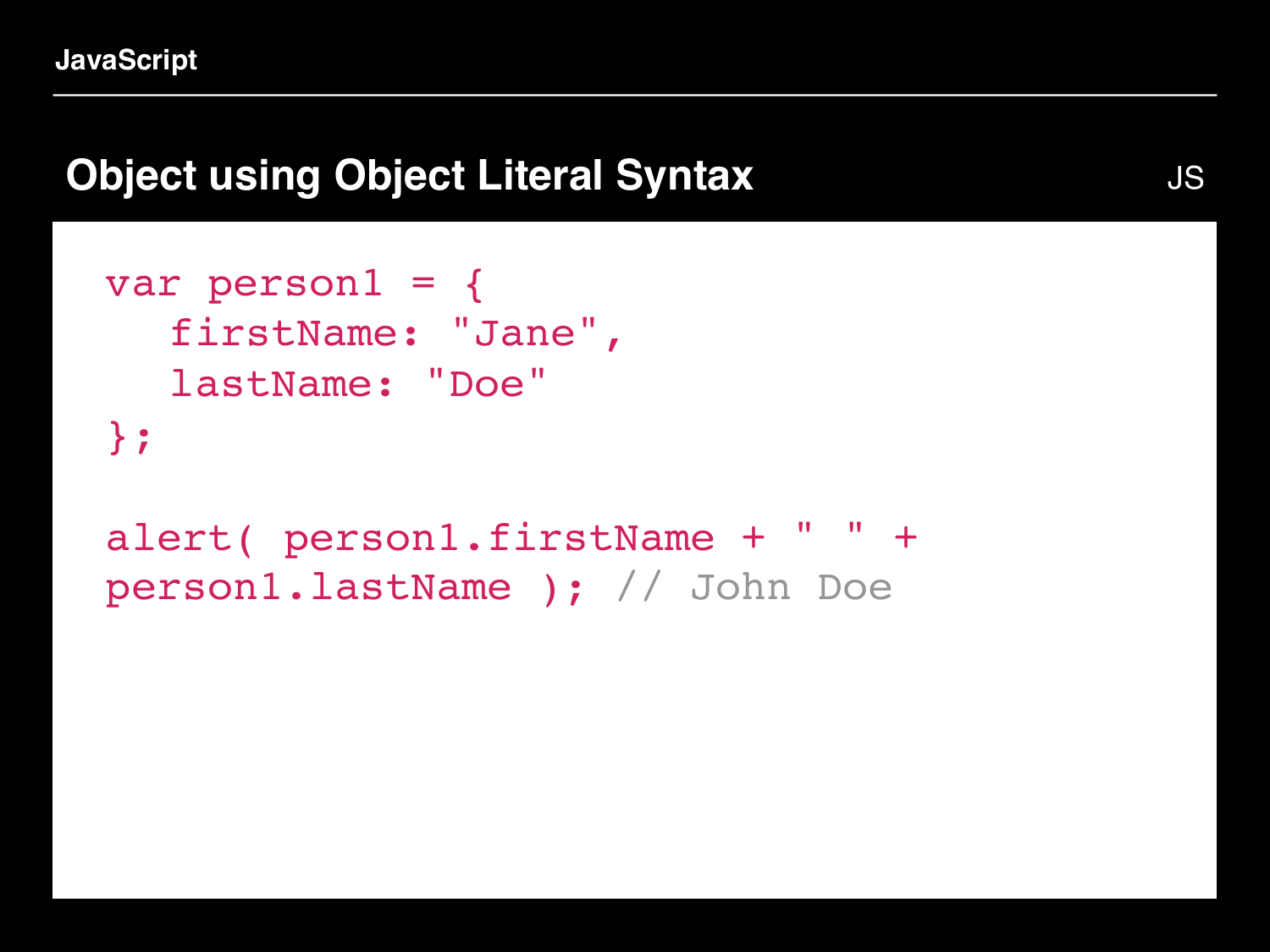#### **Arrays**

```
var foo = [100, 80, 38];
alert( foo[ 0 ] ); // 100alert( foo[ 2 ] ); // 38
alert( foo.length ); // 3
```

```
var bar = new Array(100);
alert( bar[ 0 ] ); // undefined
alert( bar.length ); // 100
```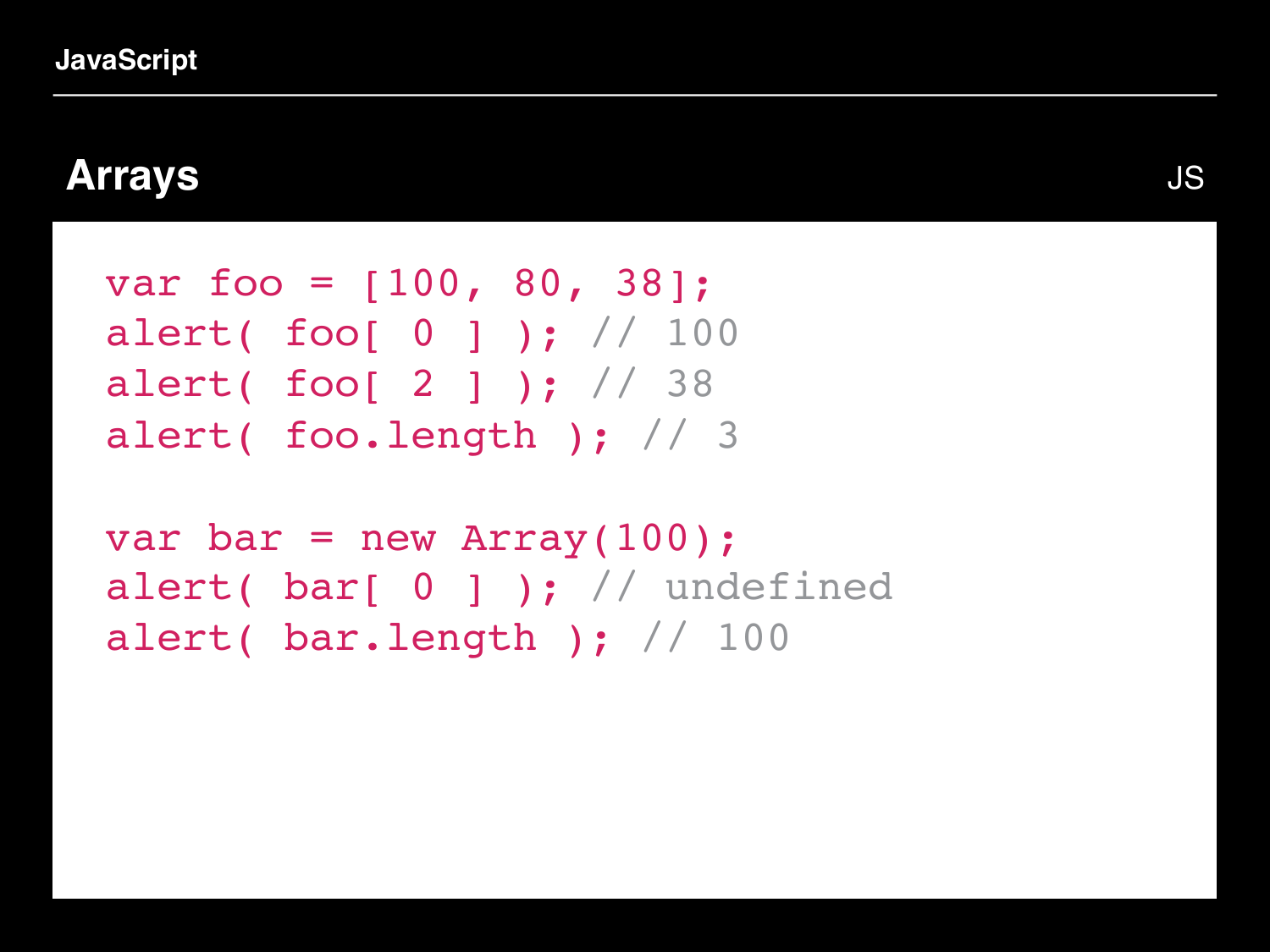# **Functions**

```
function foo() {
  // Do something.
};
var foo = function() {
  // Do something.
};
```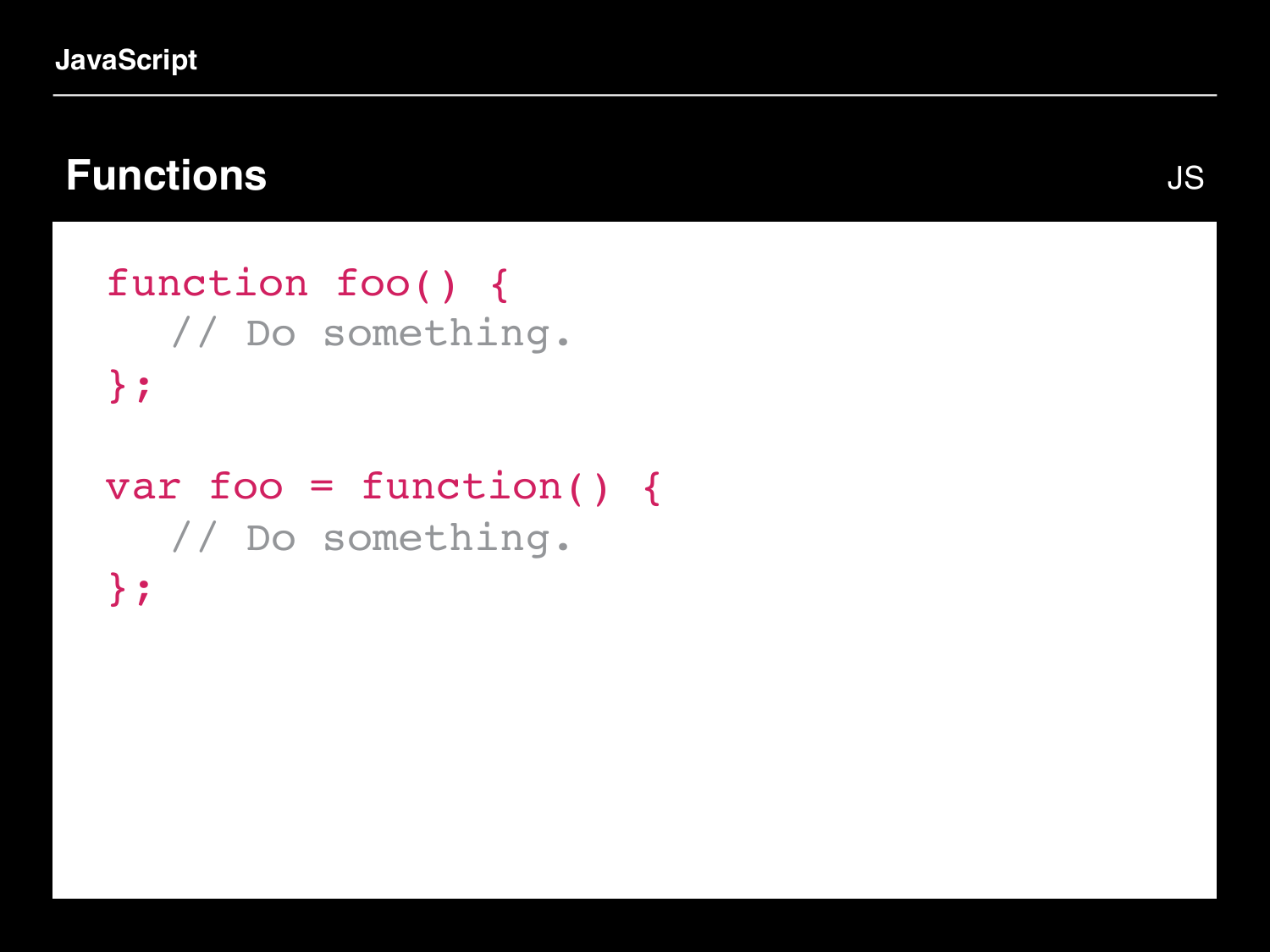# **Using Functions**

```
var greet = function( person, greeting ) {
  var text = \alpha qreeting + ", " + person;
  return text;
};
```
console.log(greet("Danne", "Hi class")); // "Hi class, Danne"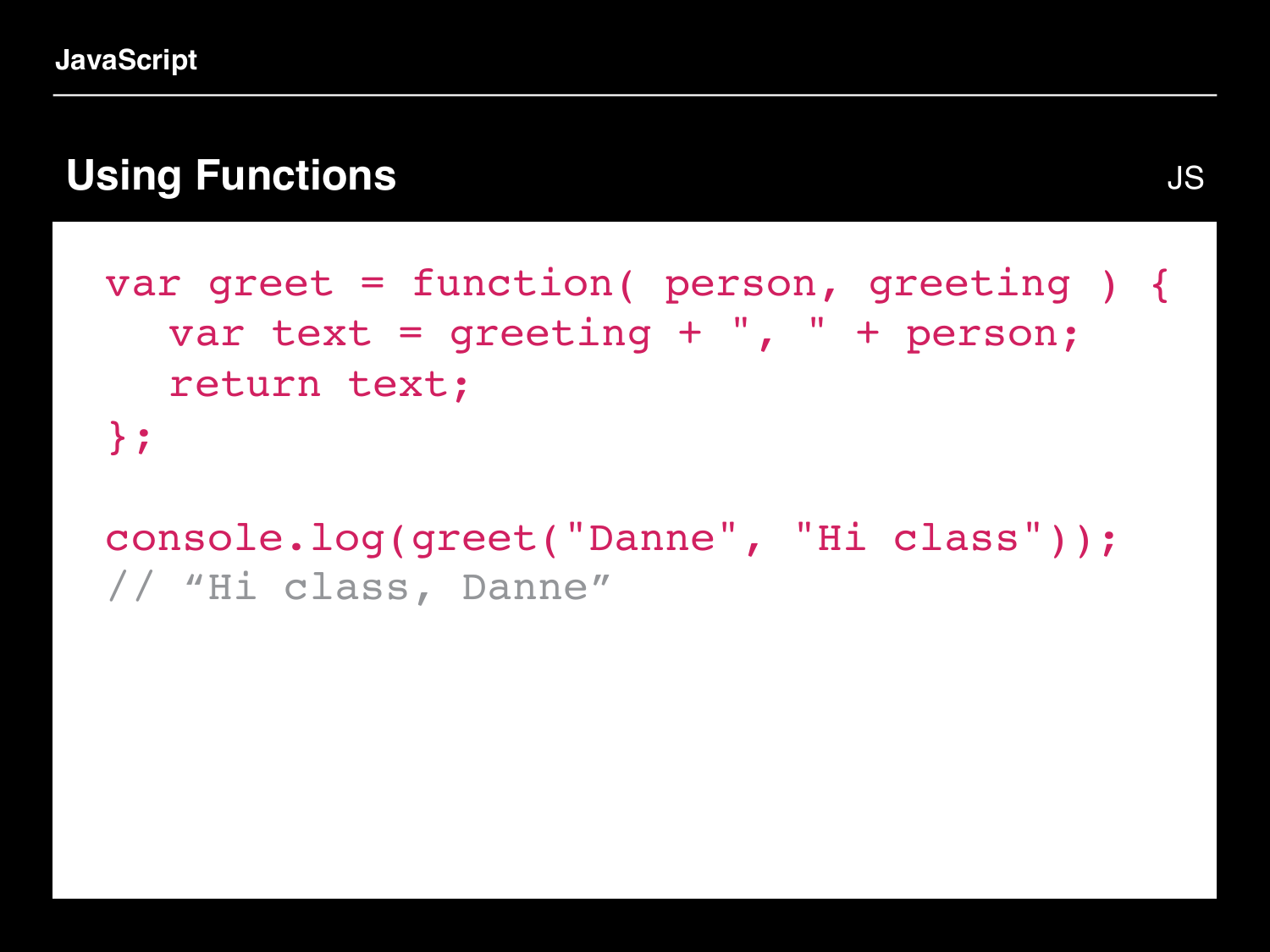#### **Function Returning Another Function**

```
var greet = function( person, greeting ) {
  var text = \alpha qreeting + ", " + person;
  return text;
};
```

```
var greeting = greet("Danne", "Hi class");
```

```
greeting(); // "Hi class, Danne"
```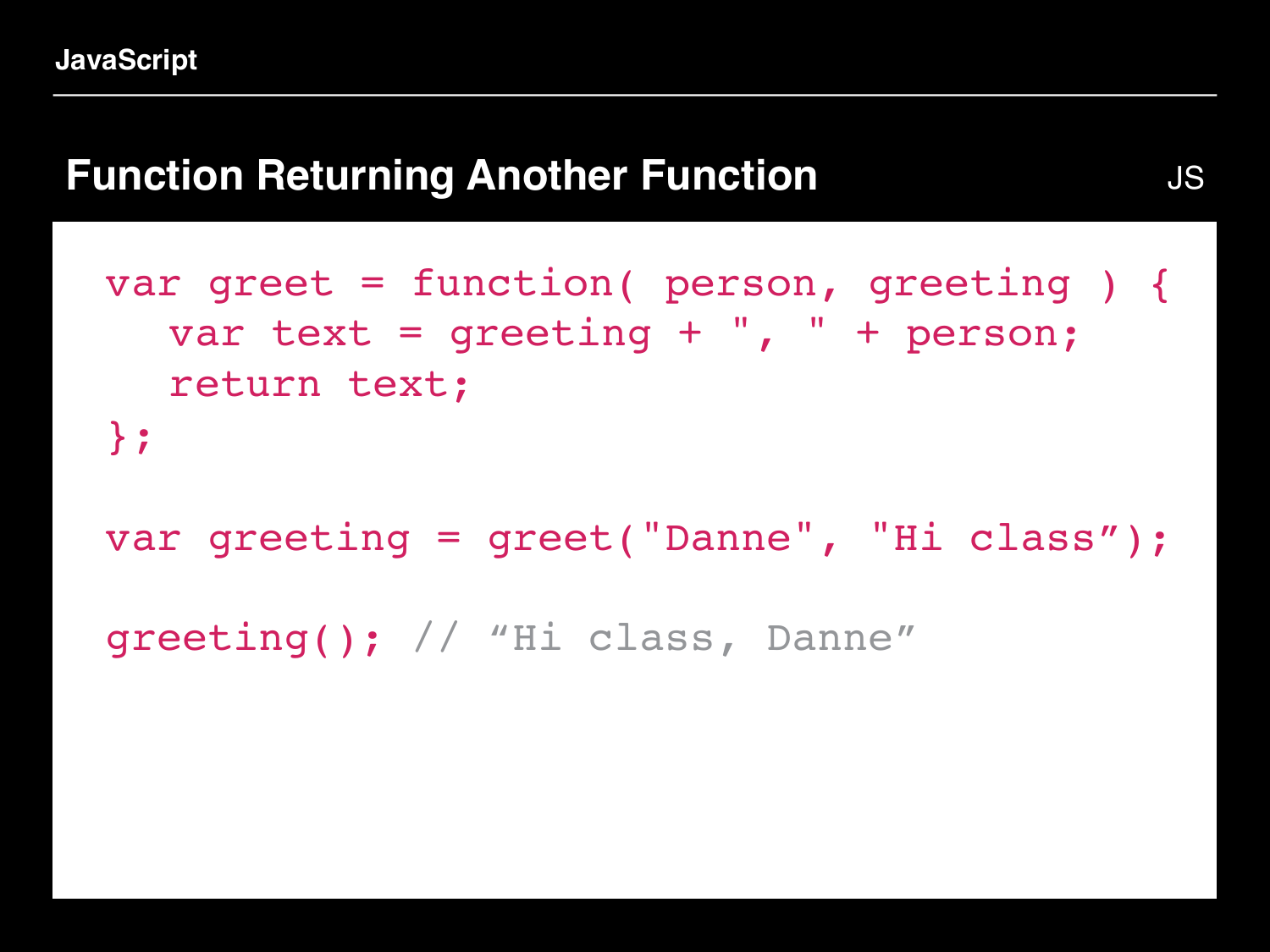### **Global Scope**

```
var x;
function myFunc() {
  x = 5;};
myFunc();
console.log(x); // 5
```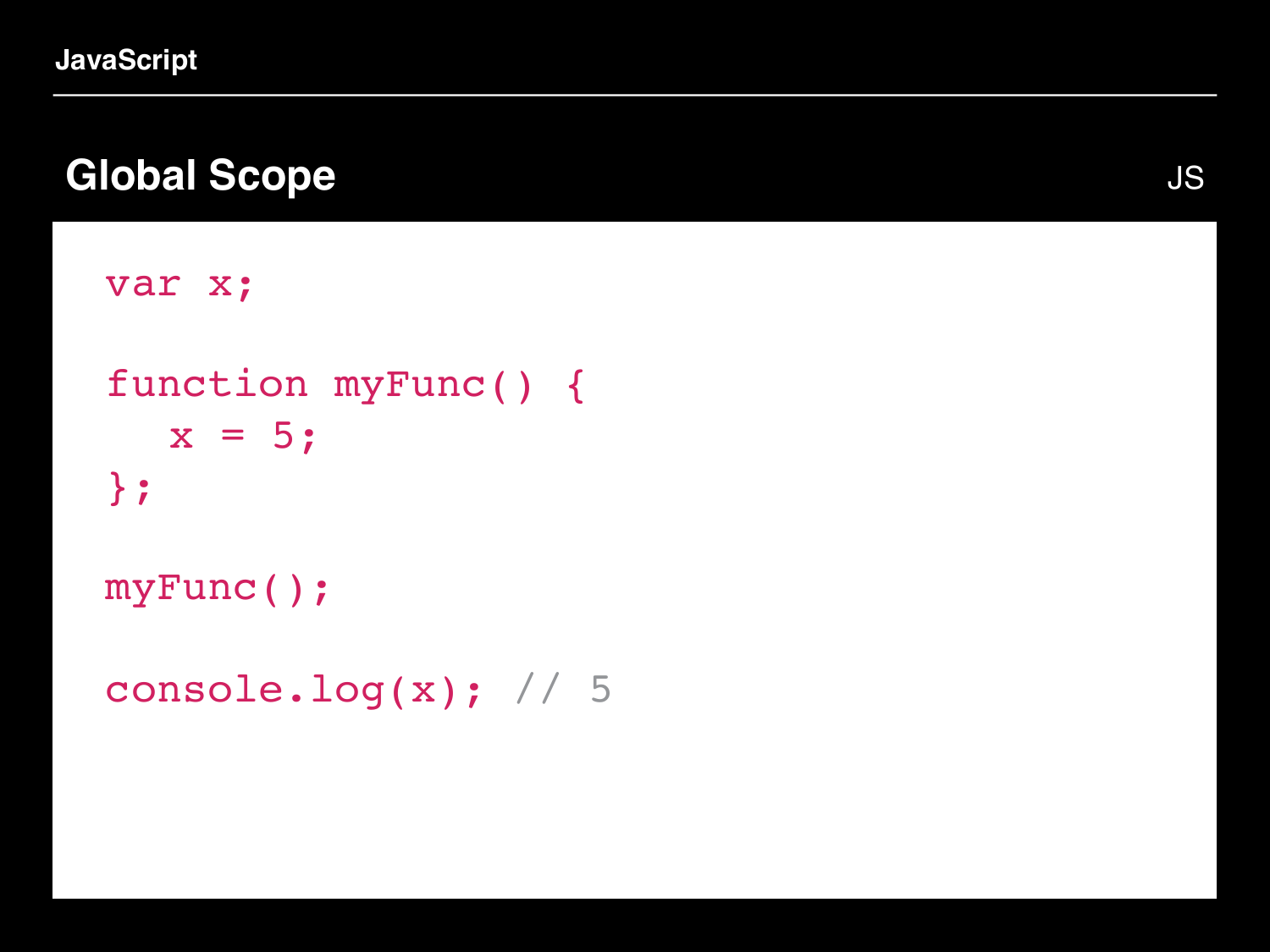**JavaScript**

#### **Local Scope**

```
function myFunc() {
  var x = 5;
};
```

```
myFunc();
```
console.log(x); // ReferenceError: x is not defined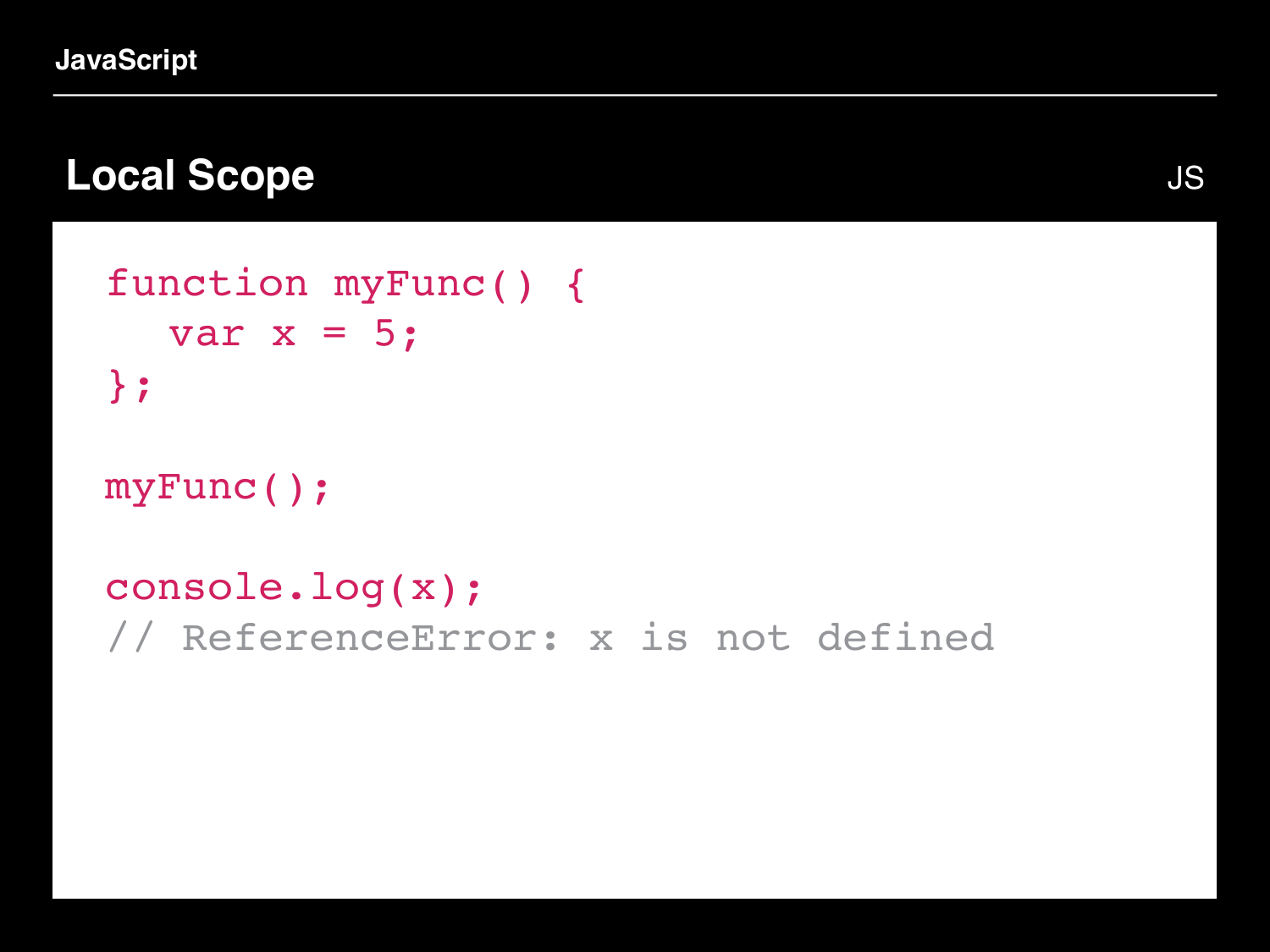







# mootooi's